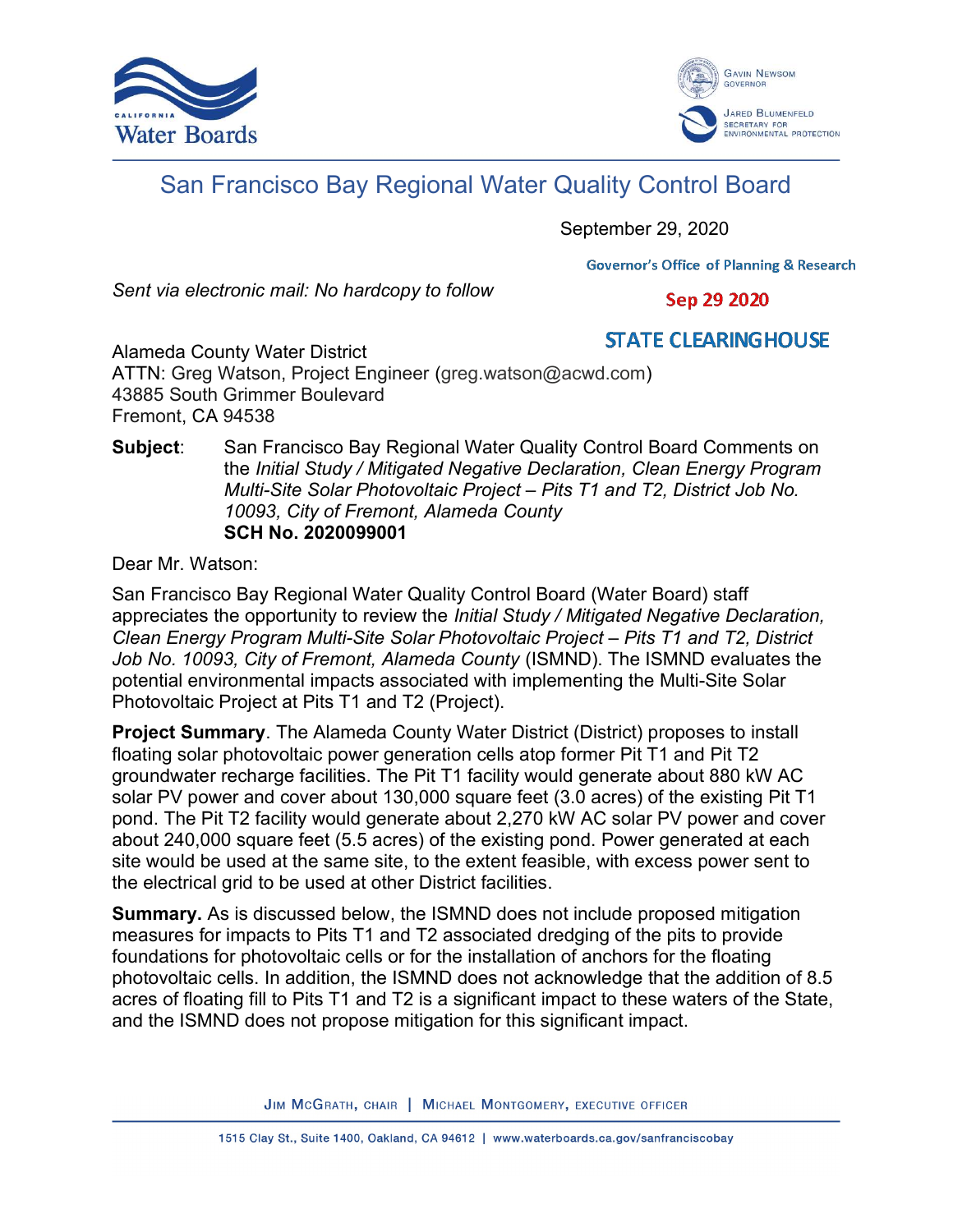## Comment 1. The Project will impact beneficial uses of waters of the State and will be required to provide mitigation for those impacts.

The Project site consists of two former quarry ponds adjacent to Alameda Creek. The San Francisco Bay Basin Water Quality Control Plan (Basin Plan) defines the beneficial uses of waters of the State. The following beneficial uses are listed in the Basin Plan for the quarry ponds adjacent to Alameda Creek: groundwater recharge, commercial and sport fishing, cold freshwater habitat, warm freshwater habitat, wildlife habitat, water contact recreation, and noncontact water recreation. Placing 8.5 acres of floating fill in Pits T1 and T2 will compromise the beneficial uses designated for quarry ponds adjacent to Alameda Creek.

Please revise the ISMND to assess the impact on beneficial uses associated with placing 8.5 acres of floating fill in Pits T1 and T2 and to provide sufficient mitigation for those impacts.

The ISMND acknowledges that any dredging necessary to facilitate installation of the floating photovoltaic cells and the anchors necessary to hold the photovoltaic cells in place would be subject to the jurisdiction of the Water Board and would require mitigation. However, the ISMND does not proposed specific mitigation projects for those impacts.

In a CEQA document, a project's potential impacts and proposed mitigation measures should be presented in sufficient detail for readers of the CEQA document to evaluate the likelihood that the proposed remedy will actually reduce impacts to a less than significant level. CEQA requires that mitigation measures for each significant environmental effect be adequate, timely, and resolved by the lead agency. In an adequate CEQA document, mitigation measures must be feasible and fully enforceable through permit conditions, agreements, or other legally binding instruments (CEQA Guidelines Section 15126.4). Mitigation measures to be identified at some future time are not acceptable. It has been determined by court ruling that such mitigation measures would be improperly exempted from the process of public and governmental scrutiny which is required under the California Environmental Quality Act.

## Conclusion

The current text of the ISMND does not assess the full extent of the Project's impacts to waters of the State associated with placing 8.5 acres of floating fill over waters of the State. In addition, the ISMND does not include proposed mitigation projects for the Project's impacts associated with dredging waters of the State, placing permanent anchors in waters of the State, or shading of waters of the State. Impacts to the jurisdictional waters at the project site, as well as proposed, appropriate mitigation measures or such impacts, will require review under CEQA before the Water Board can issue permits for those proposed impacts. The District is encouraged to revise the ISMND to include a full assessment of Project impacts to waters of the State and a thorough discussion of appropriate mitigation measures for impacts to those waters, and to circulate those mitigation proposals for public review by the resource agencies and other stakeholders.